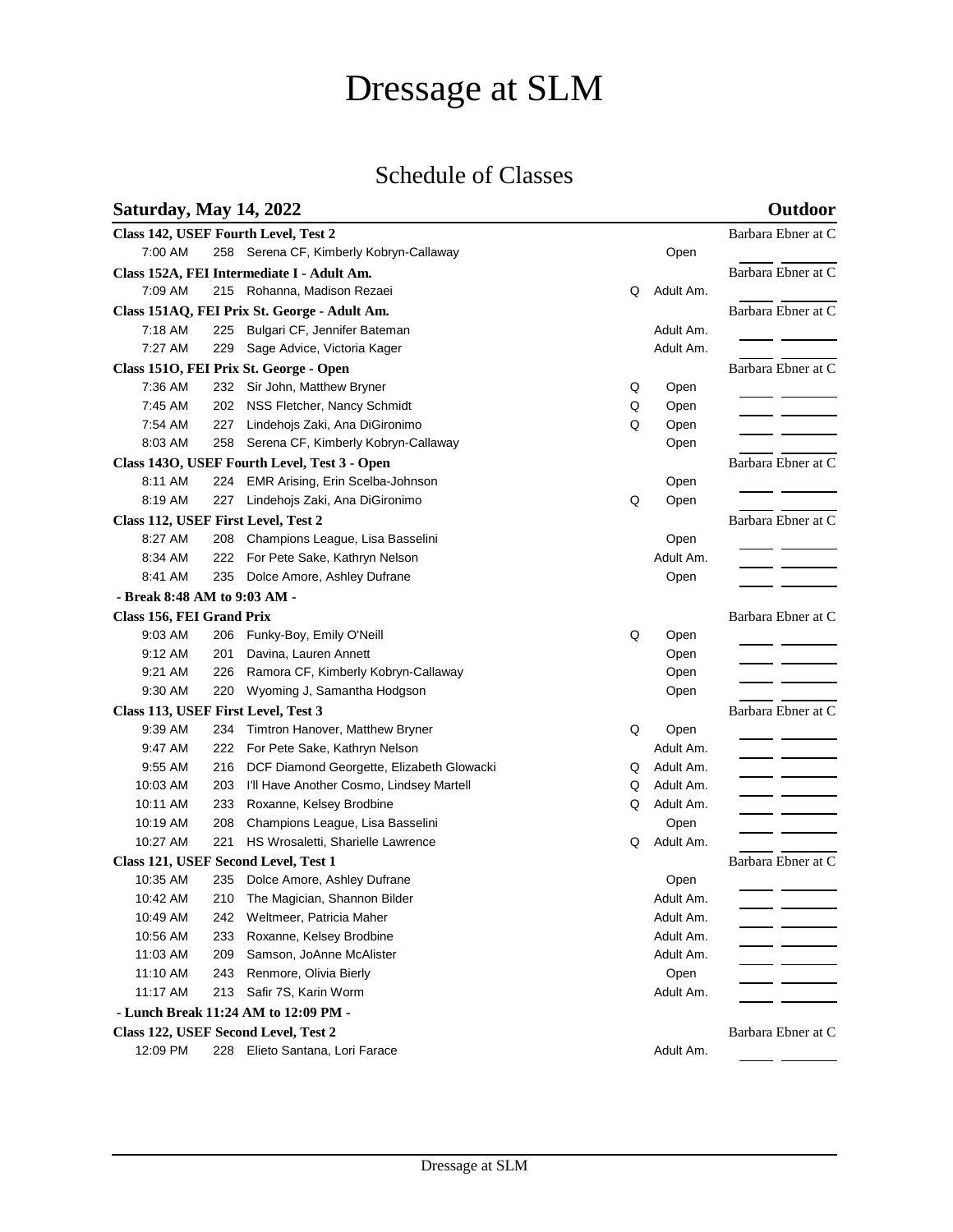### **Saturday, May 14, 2022 Outdoor**

| 12:16 PM<br>Adult Am.<br>DCF Diamond Georgette, Elizabeth Glowacki<br>Q<br>216<br>Adult Am.<br>12:24 PM<br>I'll Have Another Cosmo, Lindsey Martell<br>Q<br>203 |                    |  |  |  |  |  |  |  |  |
|-----------------------------------------------------------------------------------------------------------------------------------------------------------------|--------------------|--|--|--|--|--|--|--|--|
|                                                                                                                                                                 |                    |  |  |  |  |  |  |  |  |
|                                                                                                                                                                 |                    |  |  |  |  |  |  |  |  |
| Adult Am.<br>12:32 PM<br>221<br>HS Wrosaletti, Sharielle Lawrence<br>Q                                                                                          | $\overline{a}$     |  |  |  |  |  |  |  |  |
| Adult Am.<br>12:40 PM<br>231<br>River, Patricia McConnell<br>Q                                                                                                  |                    |  |  |  |  |  |  |  |  |
| Adult Am.<br>12:48 PM<br>210<br>The Magician, Shannon Bilder<br>Q                                                                                               |                    |  |  |  |  |  |  |  |  |
| Adult Am.<br>12:56 PM<br>209<br>Samson, JoAnne McAlister<br>Q                                                                                                   |                    |  |  |  |  |  |  |  |  |
| Adult Am.<br>1:04 PM<br>256<br>Sheyenne, Elizabeth Lambert<br>Q                                                                                                 |                    |  |  |  |  |  |  |  |  |
| Adult Am.<br>1:12 PM<br>213<br>Safir 7S, Karin Worm<br>Q                                                                                                        |                    |  |  |  |  |  |  |  |  |
| Elieto Santana, Lori Farace<br>Adult Am.<br>1:20 PM<br>228                                                                                                      |                    |  |  |  |  |  |  |  |  |
| Class 106A, USEF Training Level, Test 3 - Adult Am.                                                                                                             | Barbara Ebner at C |  |  |  |  |  |  |  |  |
| 1:28 PM<br>Jacobs Arch, Justine Watson<br>Adult Am.<br>207<br>Q                                                                                                 |                    |  |  |  |  |  |  |  |  |
| Class 1230, USEF Second Level, Test 3 - Open                                                                                                                    | Barbara Ebner at C |  |  |  |  |  |  |  |  |
| Once an Irishman, Wendy Garfinkel<br>1:36 PM<br>253<br>Q<br>Open                                                                                                |                    |  |  |  |  |  |  |  |  |
| 1:44 PM<br>238<br>Merlot, Erin Hurley<br>Open                                                                                                                   |                    |  |  |  |  |  |  |  |  |
| 1:52 PM<br>205<br>Manuskript SCF, Heather Mason<br>Q<br>Open                                                                                                    |                    |  |  |  |  |  |  |  |  |
| Bontucci, Lisa Basselini<br>Q<br>2:00 PM<br>230<br>Open                                                                                                         |                    |  |  |  |  |  |  |  |  |
| <b>Class 144, USDF Musical Freestyle Test of Choice</b>                                                                                                         | Barbara Ebner at C |  |  |  |  |  |  |  |  |
| 2:08 PM<br>Manuskript SCF, Heather Mason<br>F <sub>1</sub><br>205<br>Open                                                                                       |                    |  |  |  |  |  |  |  |  |
| 2:17 PM<br>F <sub>2</sub><br>Adult Am.<br>256<br>Sheyenne, Elizabeth Lambert<br>Q                                                                               |                    |  |  |  |  |  |  |  |  |
| 2:26 PM<br>Jacobs Arch, Justine Watson<br>F <sub>1</sub><br>Adult Am.<br>207<br>Q                                                                               |                    |  |  |  |  |  |  |  |  |
| 2:35 PM<br>F <sub>2</sub><br>Q<br>253<br>Once an Irishman, Wendy Garfinkel<br>Open                                                                              |                    |  |  |  |  |  |  |  |  |
| 2:44 PM<br>250<br>Royal Wid, Susan Heiken<br>F <sub>4</sub><br>Adult Am.<br>Q                                                                                   |                    |  |  |  |  |  |  |  |  |
| 2:53 PM<br>Nicene, Alexandra Krossen<br>F4<br>Q<br>Adult Am.<br>246                                                                                             |                    |  |  |  |  |  |  |  |  |
| - Break 3:02 PM to 3:17 PM -                                                                                                                                    |                    |  |  |  |  |  |  |  |  |
| Class 143A, USEF Fourth Level, Test 3 - Adult Am.                                                                                                               | Barbara Ebner at C |  |  |  |  |  |  |  |  |
| 3:17 PM<br>Adult Am.<br>214 Reilly, Carolanne Messina<br>Q                                                                                                      |                    |  |  |  |  |  |  |  |  |
| Nicene, Alexandra Krossen<br>Q<br>Adult Am.<br>3:25 PM<br>246                                                                                                   |                    |  |  |  |  |  |  |  |  |
| <b>Class 161, Young Horse Test of Choice</b>                                                                                                                    | Barbara Ebner at C |  |  |  |  |  |  |  |  |
| 3:33 PM<br>248 Finest Tanzer, Rosalie Juliano<br>US4<br>Open                                                                                                    |                    |  |  |  |  |  |  |  |  |
|                                                                                                                                                                 | Barbara Ebner at C |  |  |  |  |  |  |  |  |
| Class 1520, FEI Intermediate I - Open                                                                                                                           |                    |  |  |  |  |  |  |  |  |
| 3:42 PM<br>Unitas, Samantha Hodgson<br>Open<br>239                                                                                                              |                    |  |  |  |  |  |  |  |  |
| Class 151A, FEI Prix St. George - Adult Am.                                                                                                                     | Barbara Ebner at C |  |  |  |  |  |  |  |  |
| 3:51 PM<br>Adult Am.<br>211<br>Flash, Victoria Moricco<br>Q                                                                                                     |                    |  |  |  |  |  |  |  |  |
| Adult Am.<br>4:00 PM<br>Royal Wid, Susan Heiken<br>Q<br>250                                                                                                     |                    |  |  |  |  |  |  |  |  |
| Class 151J, FEI Prix St. George - Jr/Yg Rider                                                                                                                   | Barbara Ebner at C |  |  |  |  |  |  |  |  |
| 4:09 PM<br>257 Winston, Oliviah Carr<br>Jr/Yg Rider                                                                                                             |                    |  |  |  |  |  |  |  |  |
| Class 108, USEF Training Level, Test 2 Opportunity                                                                                                              | Anne Forer at C    |  |  |  |  |  |  |  |  |
| 4:18 PM<br>244 Technicolor, Rachel VanDemark<br>Adult Am.                                                                                                       |                    |  |  |  |  |  |  |  |  |
| Class Continues at 5:27 PM                                                                                                                                      |                    |  |  |  |  |  |  |  |  |
| Class 111-O, USEF First Level, Test 1 Opportunity                                                                                                               | Anne Forer at C    |  |  |  |  |  |  |  |  |
| 4:25 PM<br>244 Technicolor, Rachel VanDemark<br>Adult Am.                                                                                                       |                    |  |  |  |  |  |  |  |  |
| Class Continues at 5:49 PM                                                                                                                                      |                    |  |  |  |  |  |  |  |  |
| Class 131, USEF Third Level, Test 1                                                                                                                             | Anne Forer at C    |  |  |  |  |  |  |  |  |
| 4:32 PM<br>249 Obelix, Lori Farace<br>Adult Am.                                                                                                                 |                    |  |  |  |  |  |  |  |  |
| 242 Weltmeer, Patricia Maher<br>4:40 PM<br>Adult Am.                                                                                                            | - - -              |  |  |  |  |  |  |  |  |
| 4:48 PM<br>Volansky, Victoria Thompson<br>Adult Am.<br>255                                                                                                      | - - -              |  |  |  |  |  |  |  |  |
| Dixie Rose, Laura Adriaanse<br>4:56 PM<br>204<br>Adult Am.                                                                                                      |                    |  |  |  |  |  |  |  |  |
| 5:04 PM<br>261<br>Magneto, Maggie O'Leary<br>Open                                                                                                               |                    |  |  |  |  |  |  |  |  |
| - Break 5:12 PM to 5:27 PM -                                                                                                                                    |                    |  |  |  |  |  |  |  |  |
| <b>Class 108, USEF Training Level, Test 2 Opportunity Continues</b>                                                                                             | Anne Forer at C    |  |  |  |  |  |  |  |  |
| 5:27 PM<br>245 Lara's Poco Hailey, Rachel VanDemark<br>Adult Am.                                                                                                |                    |  |  |  |  |  |  |  |  |
| Class 141, USEF Fourth Level, Test 1                                                                                                                            | Anne Forer at C    |  |  |  |  |  |  |  |  |
| 5:34 PM<br>Berktzicht Alfred, Elizabeth Lambert<br>Adult Am.<br>217                                                                                             |                    |  |  |  |  |  |  |  |  |
| 5:41 PM<br>Django Di Fonte Abeti, Lisa Basselini<br>264<br>Open                                                                                                 |                    |  |  |  |  |  |  |  |  |